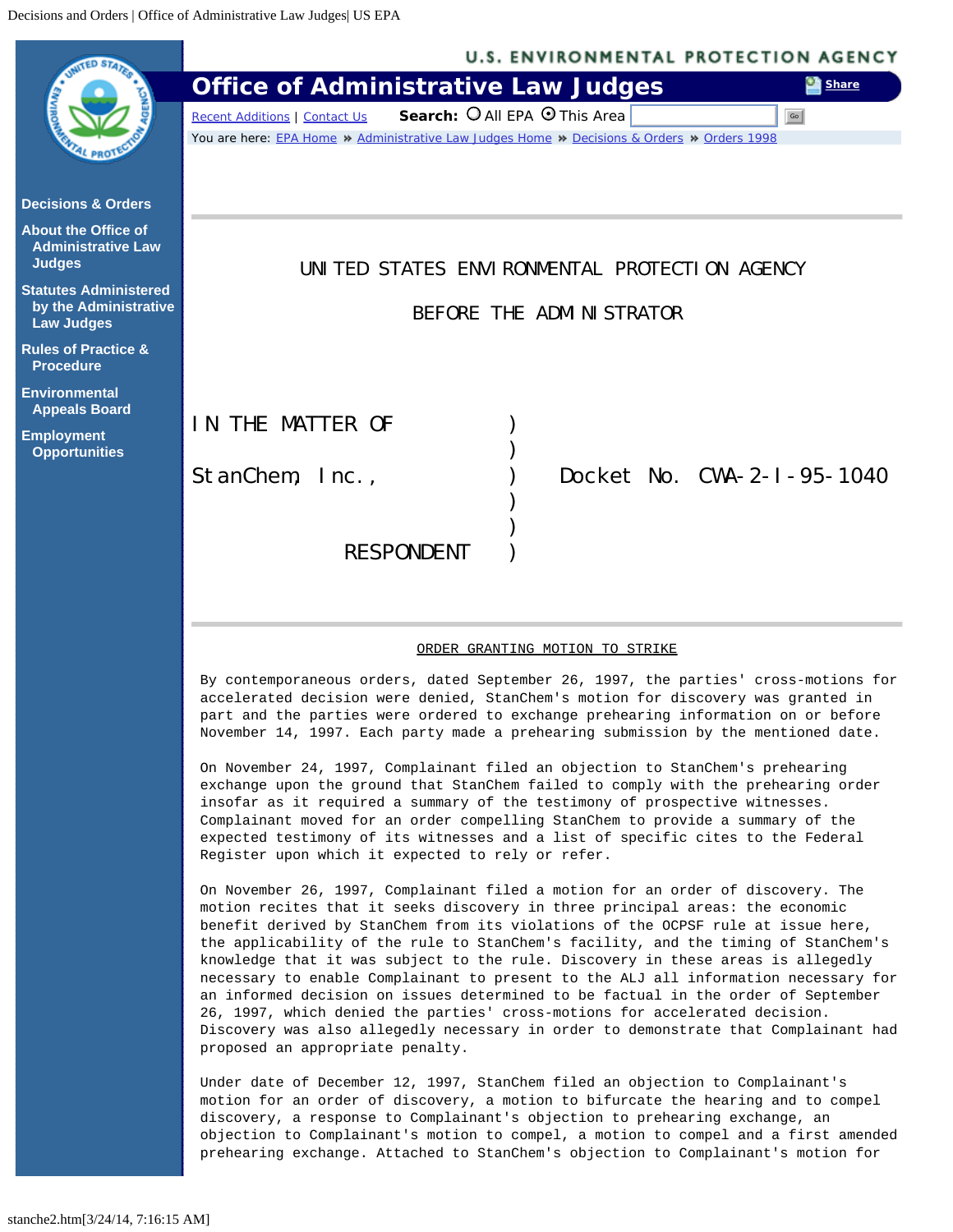an order of discovery was a copy of a letter, dated October 25, 1995, from counsel for Complainant to counsel for StanChem referring to settlement negotiations and which stated, inter alia, that Complainant was withdrawing its previous offer to settle this matter for a stated sum. The letter referred to a methodology for determining economic benefit with which the Agency thought StanChem had agreed. However, the methodology was not described.

On December 30, 1997, Complainant filed a motion to strike the mentioned letter upon the ground that it referred to settlement negotiations and was inadmissible in accordance with Rule 22.22 (40 CFR Part 22). The cited rule provides that evidence relating to settlement which would be excluded in federal court under Federal Evidence Rule 408 is not admissible. In an accompanying letter, Complainant opines that attaching the letter to StanChem's objection to the motion for discovery is a breach of expected professional conduct and asks that among the pending motions, its motion to strike be decided first. Additionally, Complainant asks the ALJ to consider whether the letter creates a bias [as to the penalty amount].

On January 14, 1998, StanChem filed an objection to Complainant's motion to strike. StanChem pointed out that the letter contained only two types of information: (1) the failure of the parties to reach a settlement and Complainant's plans to proceed with litigation; and (2) the settlement amounts offered by StanChem and Complainant, including the amount of the proposed settlement which was based on Complainant's calculation of alleged economic benefit [resulting from the violations]. StanChem emphasized that Complainant had previously disclosed the former type of information in a letter to the Chief Judge, dated February 16, 1996, which stated the nature and result of the parties' prior efforts to reach a settlement, and Complainant's intent to establish liability by a motion for partial accelerated decision. In this respect, StanChem says that the letter provides no new information.

StanChem asserts that the letter was not offered as evidence of compromise by either party, but rather was attached to its objection to support its contention that Complainant does not need further discovery at this time to comply with the ALJ's prehearing exchange order requiring Complainant to furnish certain documents and information "explaining the reasoning behind the proposed penalty". StanChem points out that Complainant initially, and after settlement negotiations [reached an impasse], continues to propose a penalty of \$125,000, presumably based upon its estimate of economic benefit and other factors. StanChem maintains, however, that the relevant reasoning [for the purpose of the ALJ's order] is that which occurred at the time the penalty was calculated and that new information sought by Complainant is not relevant to that issue.

Moreover, StanChem emphasizes that Federal Evidence Rule 408, which is in effect incorporated into Consolidated Rule 22.22 by reference, does not require the exclusion of evidence otherwise discoverable, merely because it is presented in the course of compromise negotiations. While StanChem says that it is willing to refile the letter, redacting any and all figures offered in compromise negotiations, it objects to any other exclusion of the letter or the striking of any other information in its pleadings related to calculation of economic benefit and formal proposal of penalties. According to StanChem, these matters are directly relevant to its equitable estoppel and other defenses.

Complainant, without having moved for permission to do so, has filed a reply to StanChem's objection to its motion to strike (Reply, dated January 27, 1998). The Rules of Practice do not provide for replies to responses to motions, and, although this rule has not previously been invoked here because of the complexity of the

issues, Complainant's reply will not be considered. $(1)$ 

## **Discussion**

The rule that offers of settlement or compromise are not admissible to prove liability or to prove invalidity of a claim or its amount is based on public policy and is well established. Federal Evidence Rule 408. The rule, however, does not preclude the introduction of evidence "otherwise discoverable" or which is offered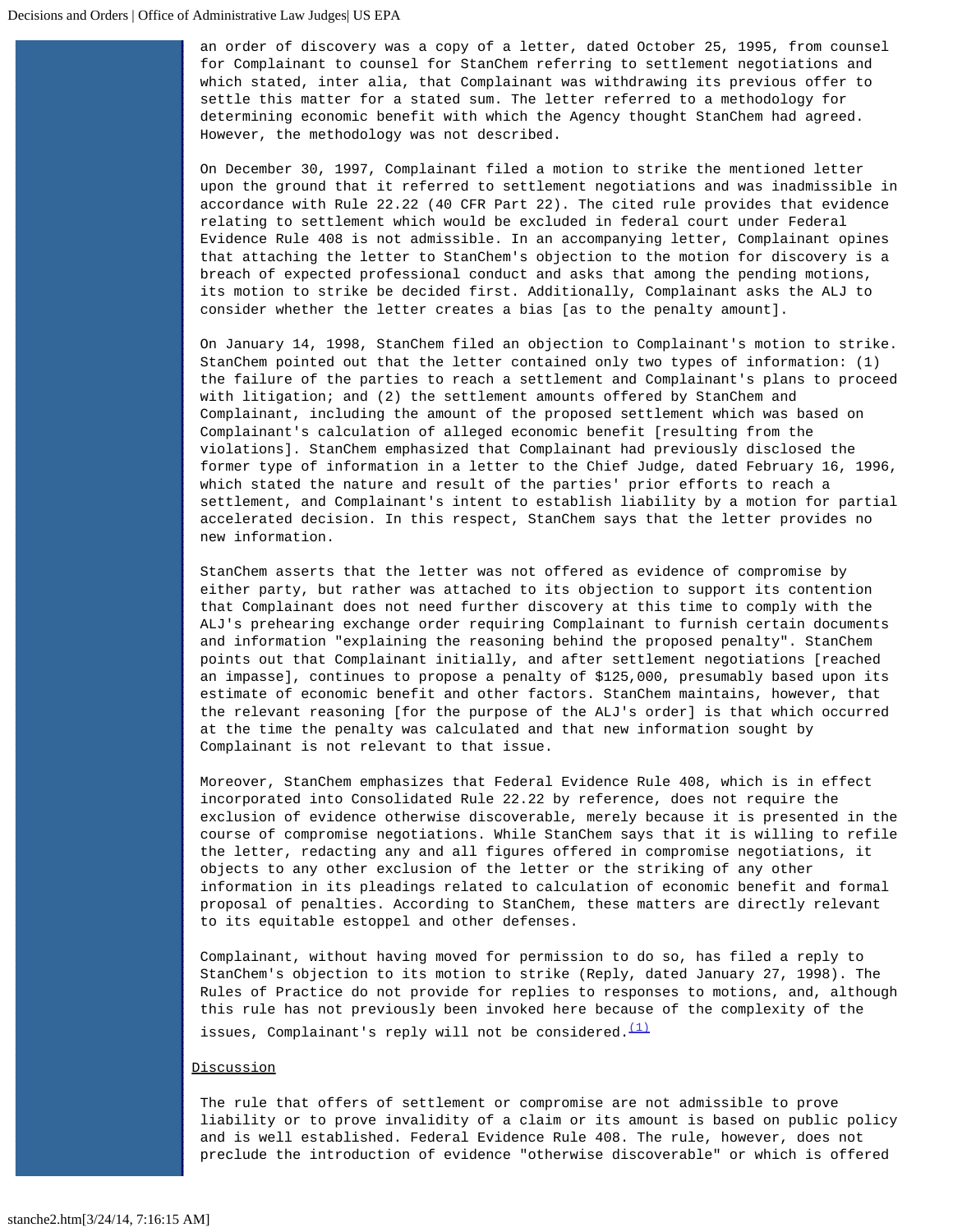for another purpose merely because the evidence was presented in settlement negotiations. $(2)$ 

Here, StanChem asserts that the letter, dated October 25, 1995, was offered merely to show that Complainant did not need the discovery requested in its motion, dated November 26, 1997, in order to comply with the ALJ's prehearing order for documents and information "explaining the reasoning behind the proposed penalty".

There can be little doubt that the letter supports StanChem's position in this respect, because it contains Complainant's "bottom line" figure for settling this matter which presumably includes its computation at the time of the economic benefit of noncompliance. That being said, it does not follow that the letter was properly offered or is admissible for the purpose alleged by StanChem. StanChem's assertion that the letter was offered for purposes other than to show the amount for which the Agency was formerly willing to settle this matter would be more persuasive if the letter had described the methodology for determining economic benefit. Moreover, it is not clear how the letter supports StanChem's contention that Complainant should be estopped from pursuing this action.

In view of the foregoing, the letter at issue will be struck. StanChem may, however, file a motion to refile the letter with all references to settlement amounts redacted. $\frac{(3)}{2}$  $\frac{(3)}{2}$  $\frac{(3)}{2}$ 

## ORDER

The letter, from counsel for Complainant to Counsel for StanChem, dated October 25, 1995, is struck. StanChem may, however, file a motion to refile the letter with all references to settlement amounts redacted.  $\frac{(4)}{(4)}$  $\frac{(4)}{(4)}$  $\frac{(4)}{(4)}$ 

Dated this 9th day of February 1998.

original signed by undersigned

Spencer T. Nissen

Administrative Law Judge

 $\overline{\phantom{a}}$  , where  $\overline{\phantom{a}}$  , where  $\overline{\phantom{a}}$  ,  $\overline{\phantom{a}}$  ,  $\overline{\phantom{a}}$  ,  $\overline{\phantom{a}}$  ,  $\overline{\phantom{a}}$  ,  $\overline{\phantom{a}}$  ,  $\overline{\phantom{a}}$  ,  $\overline{\phantom{a}}$  ,  $\overline{\phantom{a}}$  ,  $\overline{\phantom{a}}$  ,  $\overline{\phantom{a}}$  ,  $\overline{\phantom{a}}$  ,  $\overline{\phantom{a}}$  ,

<span id="page-2-0"></span>1. See, e.g., Hardin County, RCRA (3008) Appeal No. 92-1, Order Denying Reconsideration (EAB, February 4, 1993) (in the absence of a properly supported motion filed in advance, replies to motions will normally be struck as not authorized by the rules).

<span id="page-2-1"></span>2. See, e.g., Catalina Yachts, Inc., Docket No. EPCRA-09-0015 (Initial Decision, February 2, 1998) (slip opinion, note 2), (statements of Agency representatives in settlement negotiations, offered to show Agency personnel regarded the ERP (penalty policy) as binding, were considered to be "otherwise discoverable" within the meaning of Federal Evidence Rule 408 and thus motion to strike was denied).

<span id="page-2-2"></span>3. It was obviously necessary to read the letter in order to determine the validity of the motion to strike. I reject out of hand, however, any suggestion that exposure to the letter biases in any manner my ultimate decision in this matter.

<span id="page-2-3"></span>4. Rulings on the other pending motions will be forthcoming.